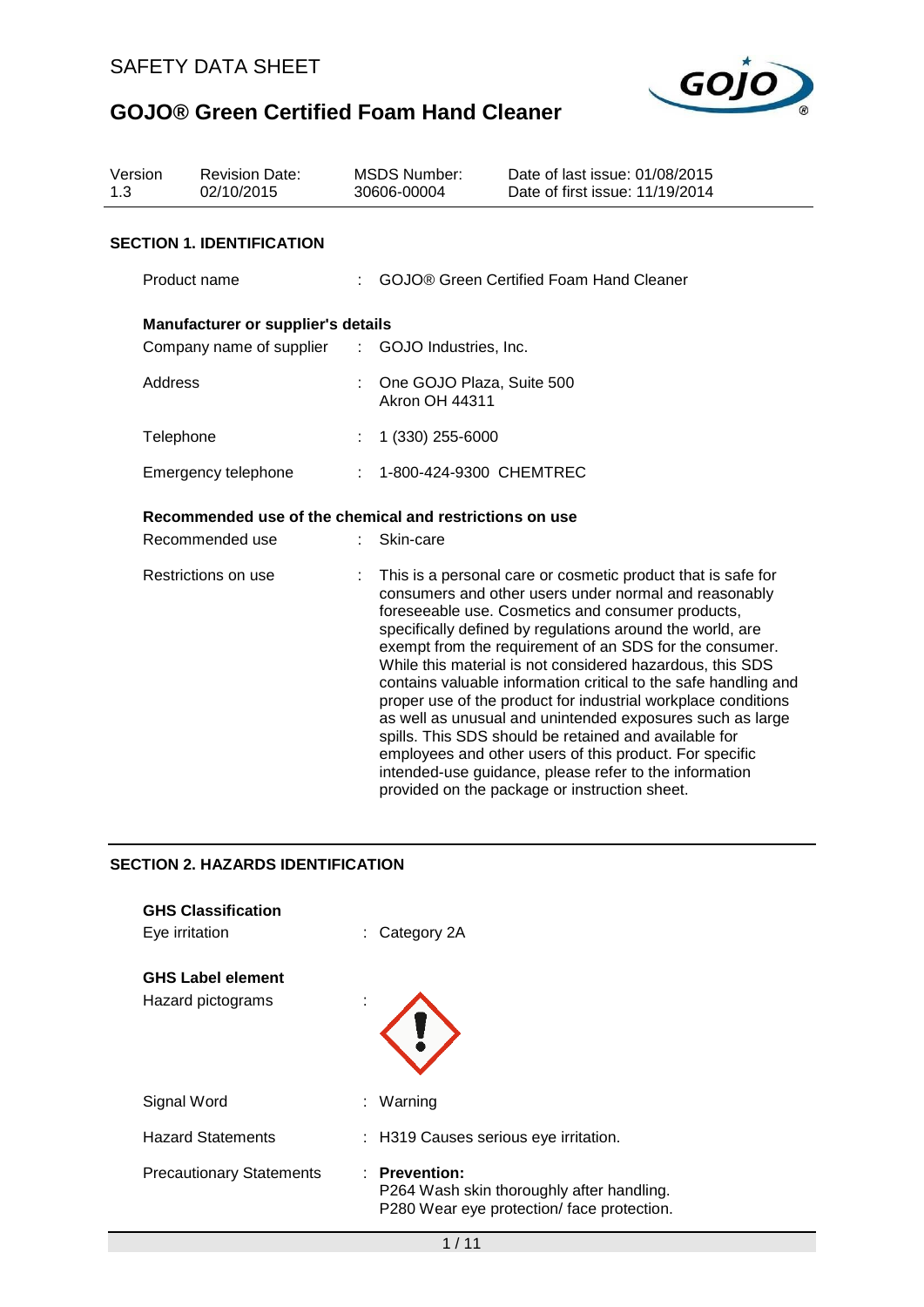

| Version<br>1.3 | <b>Revision Date:</b><br>02/10/2015 | MSDS Number:<br>30606-00004                              | Date of last issue: 01/08/2015<br>Date of first issue: 11/19/2014                                                                                                                            |
|----------------|-------------------------------------|----------------------------------------------------------|----------------------------------------------------------------------------------------------------------------------------------------------------------------------------------------------|
|                |                                     | Response:<br>to do. Continue rinsing.<br>attention.      | P305 + P351 + P338 IF IN EYES: Rinse cautiously with water<br>for several minutes. Remove contact lenses, if present and easy<br>P337 + P313 If eye irritation persists: Get medical advice/ |
|                | Other hazards                       |                                                          |                                                                                                                                                                                              |
| None known.    |                                     |                                                          |                                                                                                                                                                                              |
|                |                                     | <b>SECTION 3. COMPOSITION/INFORMATION ON INGREDIENTS</b> |                                                                                                                                                                                              |

Substance / Mixture : Mixture

### **Hazardous ingredients**

| Chemical Name                                   | CAS-No.    | Concentration (%) |
|-------------------------------------------------|------------|-------------------|
| Alcohols, C10-16, ethoxylated, sulfates, sodium | 68585-34-2 | $> = 1 - 5$       |
| salts                                           |            |                   |
| Cocoamidopropyl betaine                         | 61789-40-0 | $>= 1 - 5$        |

### **SECTION 4. FIRST AID MEASURES**

| General advice                                                    | : In the case of accident or if you feel unwell, seek medical<br>advice immediately.<br>When symptoms persist or in all cases of doubt seek medical<br>advice.          |
|-------------------------------------------------------------------|-------------------------------------------------------------------------------------------------------------------------------------------------------------------------|
| If inhaled                                                        | : If inhaled, remove to fresh air.<br>Get medical attention if symptoms occur.                                                                                          |
| In case of skin contact                                           | : Wash with water and soap as a precaution.<br>Get medical attention if symptoms occur.                                                                                 |
| In case of eye contact                                            | : In case of contact, immediately flush eyes with plenty of water<br>for at least 15 minutes.<br>If easy to do, remove contact lens, if worn.<br>Get medical attention. |
| If swallowed                                                      | : If swallowed, DO NOT induce vomiting.<br>Get medical attention if symptoms occur.<br>Rinse mouth thoroughly with water.                                               |
| Most important symptoms<br>and effects, both acute and<br>delayed | : Causes serious eye irritation.                                                                                                                                        |
| Protection of first-aiders                                        | : First Aid responders should pay attention to self-protection,<br>and use the recommended personal protective equipment<br>when the potential for exposure exists.     |
| Notes to physician                                                | Treat symptomatically and supportively.                                                                                                                                 |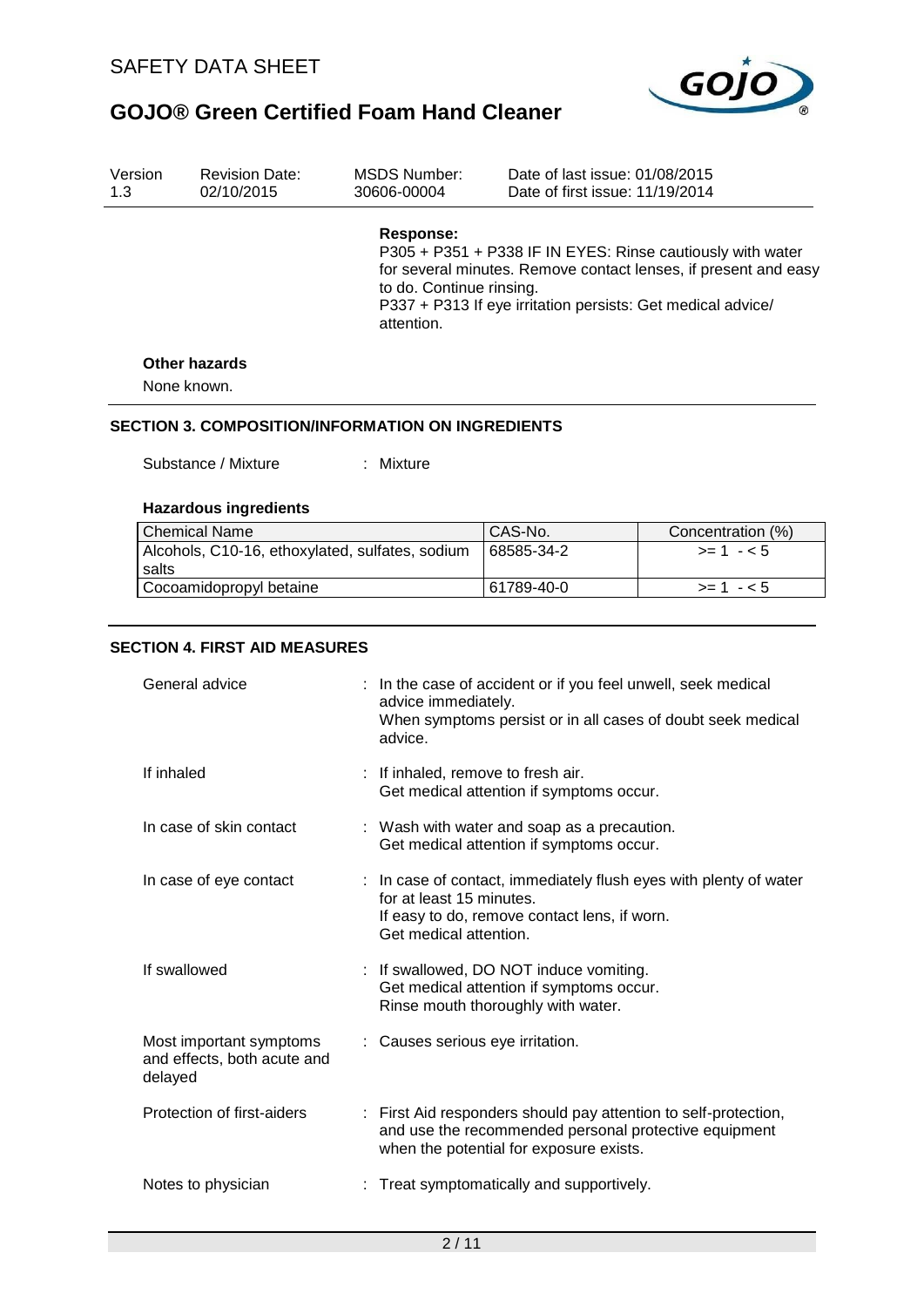

| Version<br>1.3 |                   | <b>Revision Date:</b><br>02/10/2015      |     | <b>MSDS Number:</b><br>30606-00004                                              | Date of last issue: 01/08/2015<br>Date of first issue: 11/19/2014                                                                                                                                                            |
|----------------|-------------------|------------------------------------------|-----|---------------------------------------------------------------------------------|------------------------------------------------------------------------------------------------------------------------------------------------------------------------------------------------------------------------------|
|                |                   | <b>SECTION 5. FIRE-FIGHTING MEASURES</b> |     |                                                                                 |                                                                                                                                                                                                                              |
|                |                   |                                          |     |                                                                                 |                                                                                                                                                                                                                              |
|                |                   | Suitable extinguishing media             |     | : Water spray<br>Alcohol-resistant foam<br>Dry chemical<br>Carbon dioxide (CO2) |                                                                                                                                                                                                                              |
|                | media             | Unsuitable extinguishing                 |     | : None known.                                                                   |                                                                                                                                                                                                                              |
|                | fighting          | Specific hazards during fire             |     |                                                                                 | Exposure to combustion products may be a hazard to health.                                                                                                                                                                   |
|                | ucts              | Hazardous combustion prod-               | ×., | Sulfur oxides<br>Carbon oxides<br>Metal oxides<br>Nitrogen oxides (NOx)         |                                                                                                                                                                                                                              |
|                | methods           | Specific extinguishing                   |     | SO.<br>Evacuate area.                                                           | Use extinguishing measures that are appropriate to local<br>circumstances and the surrounding environment.<br>Use water spray to cool unopened containers.<br>Remove undamaged containers from fire area if it is safe to do |
|                | for fire-fighters | Special protective equipment             | ÷   | Use personal protective equipment.                                              | In the event of fire, wear self-contained breathing apparatus.                                                                                                                                                               |

### **SECTION 6. ACCIDENTAL RELEASE MEASURES**

| Personal precautions,<br>protective equipment and<br>emergency procedures | : Use personal protective equipment.<br>Follow safe handling advice and personal protective<br>equipment recommendations.                                                                                                                                                                                                                                                                                                                                                                                                                                |
|---------------------------------------------------------------------------|----------------------------------------------------------------------------------------------------------------------------------------------------------------------------------------------------------------------------------------------------------------------------------------------------------------------------------------------------------------------------------------------------------------------------------------------------------------------------------------------------------------------------------------------------------|
| Environmental precautions                                                 | : Discharge into the environment must be avoided.<br>Prevent further leakage or spillage if safe to do so.<br>Prevent spreading over a wide area (e.g. by containment or oil<br>barriers).<br>Retain and dispose of contaminated wash water.<br>Local authorities should be advised if significant spillages<br>cannot be contained.                                                                                                                                                                                                                     |
| Methods and materials for<br>containment and cleaning up                  | : Soak up with inert absorbent material.<br>For large spills, provide diking or other appropriate<br>containment to keep material from spreading. If diked material<br>can be pumped, store recovered material in appropriate<br>container.<br>Clean up remaining materials from spill with suitable<br>absorbent.<br>Local or national regulations may apply to releases and<br>disposal of this material, as well as those materials and items<br>employed in the cleanup of releases. You will need to<br>determine which regulations are applicable. |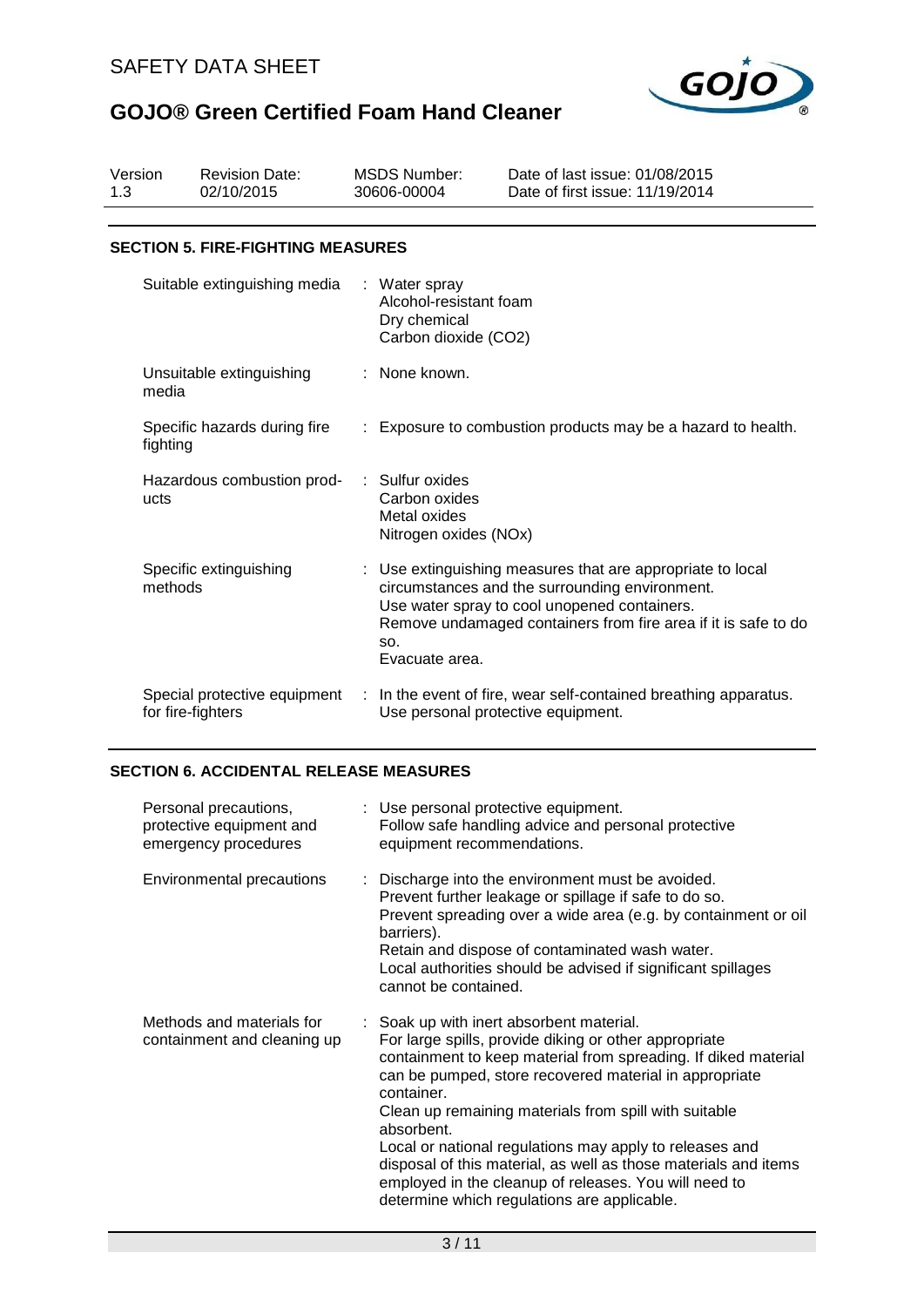

| Version<br>1.3              | <b>Revision Date:</b><br>02/10/2015    | MSDS Number:<br>30606-00004                                                                             | Date of last issue: 01/08/2015<br>Date of first issue: 11/19/2014                                                                                                                                                                                                                  |  |  |  |
|-----------------------------|----------------------------------------|---------------------------------------------------------------------------------------------------------|------------------------------------------------------------------------------------------------------------------------------------------------------------------------------------------------------------------------------------------------------------------------------------|--|--|--|
|                             |                                        |                                                                                                         | Sections 13 and 15 of this SDS provide information regarding<br>certain local or national requirements.                                                                                                                                                                            |  |  |  |
|                             | <b>SECTION 7. HANDLING AND STORAGE</b> |                                                                                                         |                                                                                                                                                                                                                                                                                    |  |  |  |
| <b>Technical measures</b>   |                                        |                                                                                                         | : See Engineering measures under EXPOSURE<br>CONTROLS/PERSONAL PROTECTION section.                                                                                                                                                                                                 |  |  |  |
| Local/Total ventilation     |                                        |                                                                                                         | : Use only with adequate ventilation.                                                                                                                                                                                                                                              |  |  |  |
| Advice on safe handling     |                                        | practice.                                                                                               | : Avoid inhalation of vapor or mist.<br>Do not swallow.<br>Do not get in eyes.<br>Avoid prolonged or repeated contact with skin.<br>Handle in accordance with good industrial hygiene and safety<br>Take care to prevent spills, waste and minimize release to the<br>environment. |  |  |  |
| Conditions for safe storage |                                        | : Keep in properly labeled containers.<br>Store in accordance with the particular national regulations. |                                                                                                                                                                                                                                                                                    |  |  |  |
| Materials to avoid          |                                        |                                                                                                         | : Do not store with the following product types:<br>Strong oxidizing agents                                                                                                                                                                                                        |  |  |  |

### **SECTION 8. EXPOSURE CONTROLS/PERSONAL PROTECTION**

#### **Ingredients with workplace control parameters**

Contains no substances with occupational exposure limit values.

#### **Hazardous components without workplace control parameters**

| Ingredients                    | CAS-No.    |
|--------------------------------|------------|
| Alcohols, C10-16, ethoxylated, | 68585-34-2 |
| sulfates, sodium salts         |            |
| Cocoamidopropyl betaine        | 61789-40-0 |

**Engineering measures** : Ensure adequate ventilation, especially in confined areas. Minimize workplace exposure concentrations.

| Personal protective equipment |  |                                                                                                                                                                                                                                                       |  |  |  |
|-------------------------------|--|-------------------------------------------------------------------------------------------------------------------------------------------------------------------------------------------------------------------------------------------------------|--|--|--|
| Respiratory protection        |  | : No personal respiratory protective equipment normally<br>required.                                                                                                                                                                                  |  |  |  |
| Hand protection<br>Material   |  | : Impervious gloves                                                                                                                                                                                                                                   |  |  |  |
| Remarks                       |  | : Choose gloves to protect hands against chemicals depending<br>on the concentration specific to place of work. Breakthrough<br>time is not determined for the product. Change gloves often!<br>For special applications, we recommend clarifying the |  |  |  |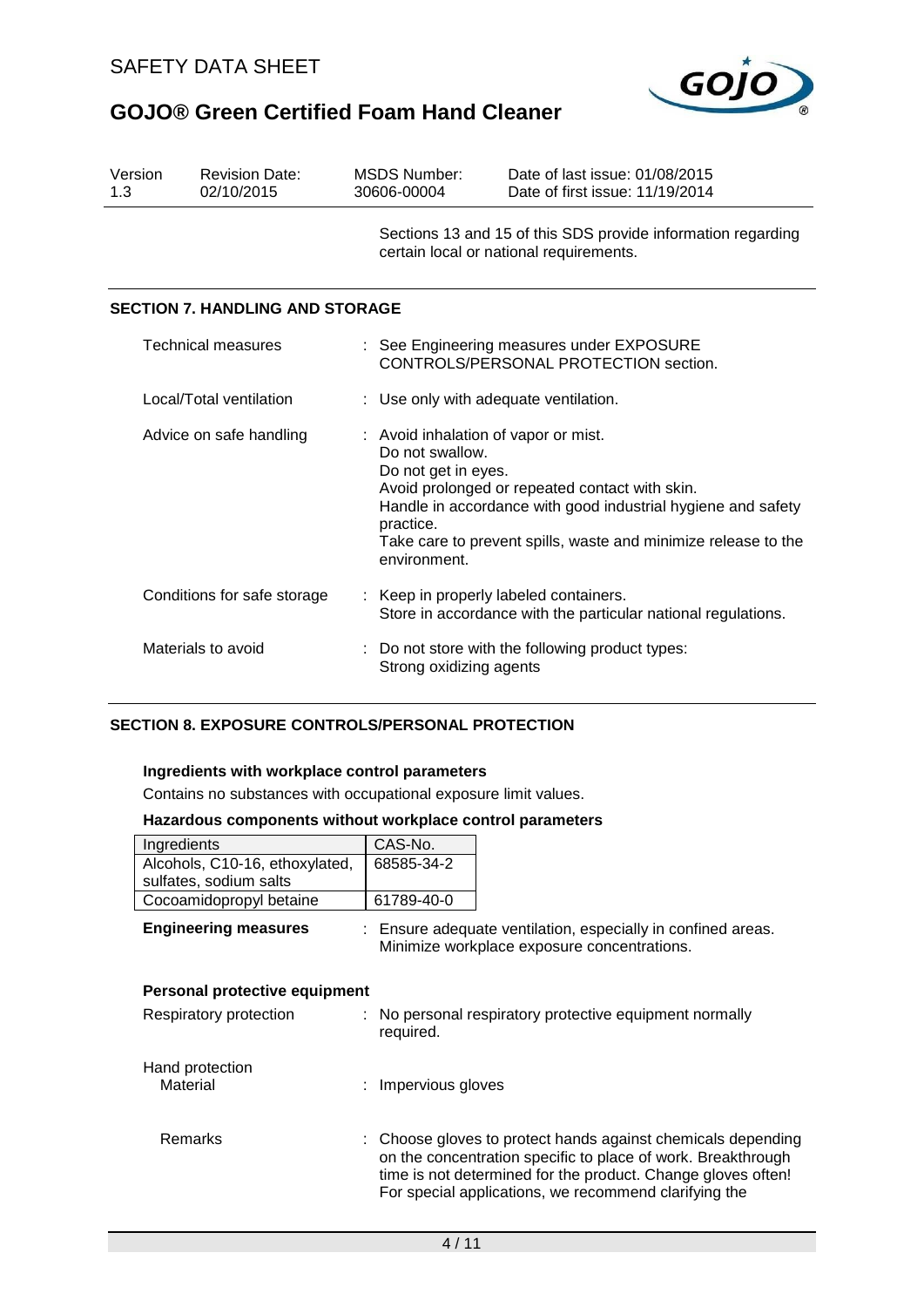

| Version<br>1.3           | <b>Revision Date:</b><br>02/10/2015 | <b>MSDS Number:</b><br>30606-00004                                               | Date of last issue: 01/08/2015<br>Date of first issue: 11/19/2014                                                                                                                                                              |  |  |  |
|--------------------------|-------------------------------------|----------------------------------------------------------------------------------|--------------------------------------------------------------------------------------------------------------------------------------------------------------------------------------------------------------------------------|--|--|--|
|                          |                                     | breaks and at the end of workday.                                                | resistance to chemicals of the aforementioned protective<br>gloves with the glove manufacturer. Wash hands before                                                                                                              |  |  |  |
| Eye protection           |                                     | $\therefore$ Wear the following personal protective equipment:<br>Safety goggles |                                                                                                                                                                                                                                |  |  |  |
| Skin and body protection |                                     | potential.                                                                       | : Select appropriate protective clothing based on chemical<br>resistance data and an assessment of the local exposure<br>Skin contact must be avoided by using impervious protective<br>clothing (gloves, aprons, boots, etc). |  |  |  |
|                          | Hygiene measures                    | located close to the working place.                                              | : Ensure that eye flushing systems and safety showers are<br>When using do not eat, drink or smoke.<br>Wash contaminated clothing before re-use.                                                                               |  |  |  |

### **SECTION 9. PHYSICAL AND CHEMICAL PROPERTIES**

| Appearance                                 | liquid                          |
|--------------------------------------------|---------------------------------|
| Color                                      | clear, Colorless to pale yellow |
| Odor                                       | soapy                           |
| <b>Odor Threshold</b>                      | No data available               |
| рH                                         | $: 4.7 - 6.2$                   |
| Melting point/freezing point               | : No data available             |
| Solidification / Setting point             | 2.4 °C                          |
| Initial boiling point and boiling<br>range | : $100 °C$                      |
| Flash point                                | >100 °C                         |
| Evaporation rate                           | No data available               |
| Flammability (solid, gas)                  | Not applicable                  |
| Upper explosion limit                      | No data available               |
| Lower explosion limit                      | No data available               |
| Vapor pressure                             | No data available               |
| Relative vapor density                     | No data available               |
| Density                                    | $1.00$ g/cm3                    |
|                                            |                                 |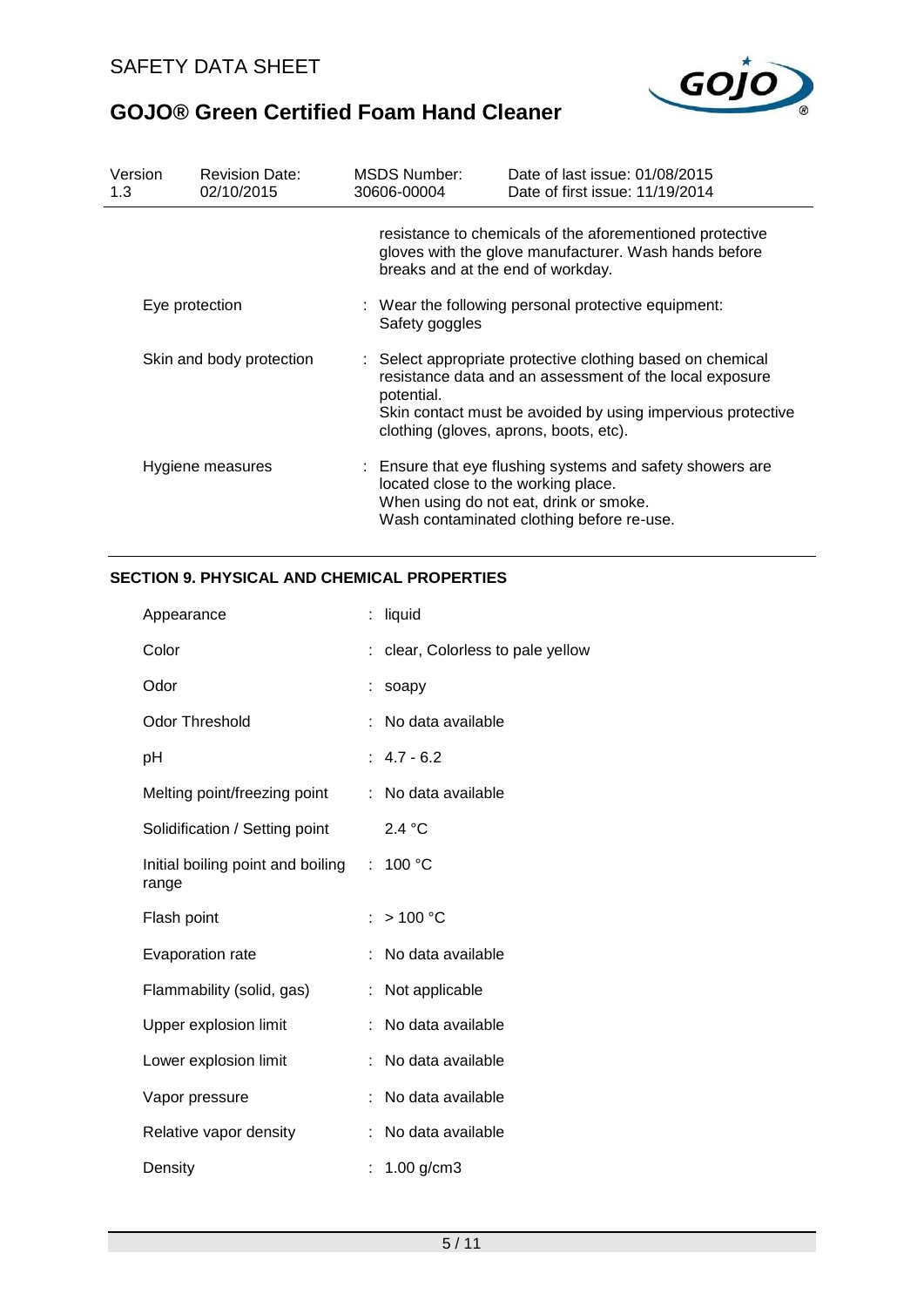

| Version<br>1.3                      | <b>Revision Date:</b><br>02/10/2015        |  | MSDS Number:<br>30606-00004                                 | Date of last issue: 01/08/2015<br>Date of first issue: 11/19/2014 |  |
|-------------------------------------|--------------------------------------------|--|-------------------------------------------------------------|-------------------------------------------------------------------|--|
| Solubility(ies)<br>Water solubility |                                            |  | $:$ soluble                                                 |                                                                   |  |
|                                     | Partition coefficient: n-<br>octanol/water |  | $:$ Not applicable                                          |                                                                   |  |
|                                     | Autoignition temperature                   |  | : No data available                                         |                                                                   |  |
|                                     | Decomposition temperature                  |  | : The substance or mixture is not classified self-reactive. |                                                                   |  |
|                                     | <b>Viscosity</b><br>Viscosity, kinematic   |  | : 10 - 20 mm2/s (20 $^{\circ}$ C)                           |                                                                   |  |
|                                     | Explosive properties                       |  | : Not explosive                                             |                                                                   |  |
|                                     | Oxidizing properties                       |  |                                                             | : The substance or mixture is not classified as oxidizing.        |  |

### **SECTION 10. STABILITY AND REACTIVITY**

| Reactivity                              | : Not classified as a reactivity hazard.             |
|-----------------------------------------|------------------------------------------------------|
| Chemical stability                      | : Stable under normal conditions.                    |
| Possibility of hazardous reac-<br>tions | $\therefore$ Can react with strong oxidizing agents. |
| Conditions to avoid                     | $:$ None known.                                      |
| Incompatible materials                  | $:$ Oxidizing agents                                 |
| Hazardous decomposition<br>products     | : No hazardous decomposition products are known.     |

#### **SECTION 11. TOXICOLOGICAL INFORMATION**

| Information on likely routes of exposure<br>Inhalation<br>Skin contact<br>Ingestion<br>Eye contact |                                                                                                             |
|----------------------------------------------------------------------------------------------------|-------------------------------------------------------------------------------------------------------------|
| <b>Acute toxicity</b>                                                                              |                                                                                                             |
| Not classified based on available information.                                                     |                                                                                                             |
| Ingredients:                                                                                       |                                                                                                             |
| Alcohols, C10-16, ethoxylated, sulfates, sodium salts:<br>Acute oral toxicity                      | : LD50 (Rat): $>$ 2,000 mg/kg<br>Assessment: The substance or mixture has no acute oral<br>toxicity         |
| Cocoamidopropyl betaine:<br>Acute oral toxicity                                                    | : LD50: $> 5,000$ mg/kg<br>Method: OECD Test Guideline 401<br>Remarks: Based on data from similar materials |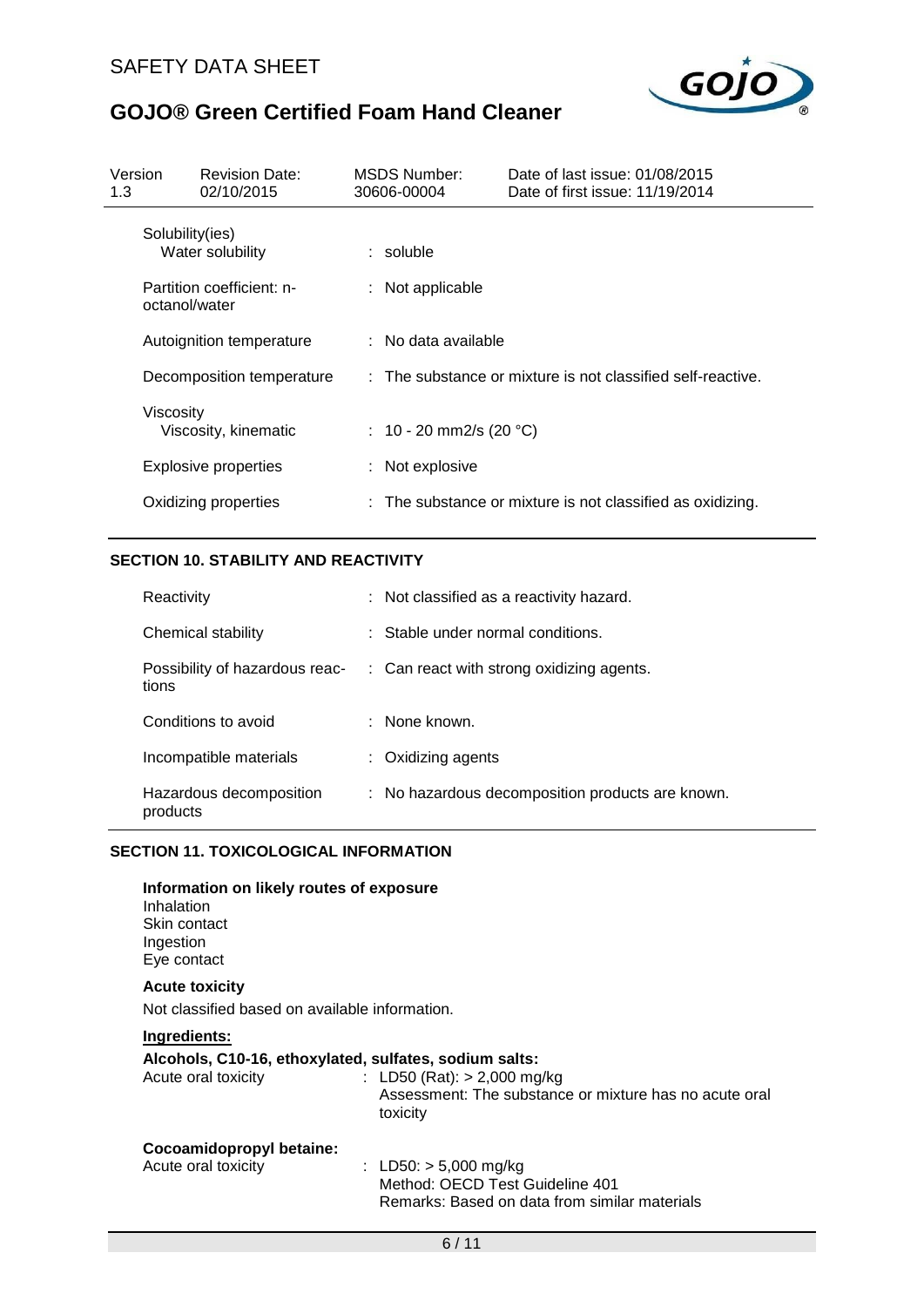

| Version<br>1.3 |                                                                                                                                                 | <b>Revision Date:</b><br>02/10/2015                                        | <b>MSDS Number:</b><br>30606-00004                                                                                                                                                        | Date of last issue: 01/08/2015<br>Date of first issue: 11/19/2014 |  |  |
|----------------|-------------------------------------------------------------------------------------------------------------------------------------------------|----------------------------------------------------------------------------|-------------------------------------------------------------------------------------------------------------------------------------------------------------------------------------------|-------------------------------------------------------------------|--|--|
|                |                                                                                                                                                 |                                                                            |                                                                                                                                                                                           |                                                                   |  |  |
|                |                                                                                                                                                 | Acute dermal toxicity                                                      | : LD50 (Rat): $> 2,000$ mg/kg<br>Method: OECD Test Guideline 402<br>Assessment: The substance or mixture has no acute dermal<br>toxicity<br>Remarks: Based on data from similar materials |                                                                   |  |  |
|                |                                                                                                                                                 | <b>Skin corrosion/irritation</b>                                           |                                                                                                                                                                                           |                                                                   |  |  |
|                |                                                                                                                                                 | Not classified based on available information.                             |                                                                                                                                                                                           |                                                                   |  |  |
|                | Product:                                                                                                                                        |                                                                            |                                                                                                                                                                                           |                                                                   |  |  |
|                |                                                                                                                                                 | Result: No skin irritation                                                 |                                                                                                                                                                                           |                                                                   |  |  |
|                | Ingredients:                                                                                                                                    |                                                                            |                                                                                                                                                                                           |                                                                   |  |  |
|                |                                                                                                                                                 | Result: Skin irritation                                                    | Alcohols, C10-16, ethoxylated, sulfates, sodium salts:                                                                                                                                    |                                                                   |  |  |
|                |                                                                                                                                                 | Serious eye damage/eye irritation                                          |                                                                                                                                                                                           |                                                                   |  |  |
|                | Causes serious eye irritation.                                                                                                                  |                                                                            |                                                                                                                                                                                           |                                                                   |  |  |
|                | <b>Product:</b><br>Result: Irritation to eyes, reversing within 21 days                                                                         |                                                                            |                                                                                                                                                                                           |                                                                   |  |  |
|                |                                                                                                                                                 |                                                                            |                                                                                                                                                                                           |                                                                   |  |  |
|                | Ingredients:                                                                                                                                    | Result: Irreversible effects on the eye                                    | Alcohols, C10-16, ethoxylated, sulfates, sodium salts:                                                                                                                                    |                                                                   |  |  |
|                |                                                                                                                                                 | Cocoamidopropyl betaine:                                                   |                                                                                                                                                                                           |                                                                   |  |  |
|                |                                                                                                                                                 | Species: Rabbit                                                            |                                                                                                                                                                                           |                                                                   |  |  |
|                |                                                                                                                                                 | Result: Irreversible effects on the eye<br>Method: OECD Test Guideline 405 |                                                                                                                                                                                           |                                                                   |  |  |
|                |                                                                                                                                                 | Remarks: Based on data from similar materials                              |                                                                                                                                                                                           |                                                                   |  |  |
|                |                                                                                                                                                 | <b>Respiratory or skin sensitization</b>                                   |                                                                                                                                                                                           |                                                                   |  |  |
|                | Skin sensitization: Not classified based on available information.<br>Respiratory sensitization: Not classified based on available information. |                                                                            |                                                                                                                                                                                           |                                                                   |  |  |
|                | <b>Product:</b>                                                                                                                                 |                                                                            |                                                                                                                                                                                           |                                                                   |  |  |
|                |                                                                                                                                                 | Assessment: Does not cause skin sensitization.                             |                                                                                                                                                                                           |                                                                   |  |  |
|                | Ingredients:                                                                                                                                    |                                                                            |                                                                                                                                                                                           |                                                                   |  |  |
|                |                                                                                                                                                 | Cocoamidopropyl betaine:                                                   |                                                                                                                                                                                           |                                                                   |  |  |
|                |                                                                                                                                                 | Test Type: Maximization Test (GPMT)                                        |                                                                                                                                                                                           |                                                                   |  |  |
|                |                                                                                                                                                 | Routes of exposure: Skin contact<br>Species: Guinea pig                    |                                                                                                                                                                                           |                                                                   |  |  |
|                |                                                                                                                                                 | Result: negative                                                           |                                                                                                                                                                                           |                                                                   |  |  |
|                | Remarks: Based on data from similar materials                                                                                                   |                                                                            |                                                                                                                                                                                           |                                                                   |  |  |

### **Germ cell mutagenicity**

Not classified based on available information.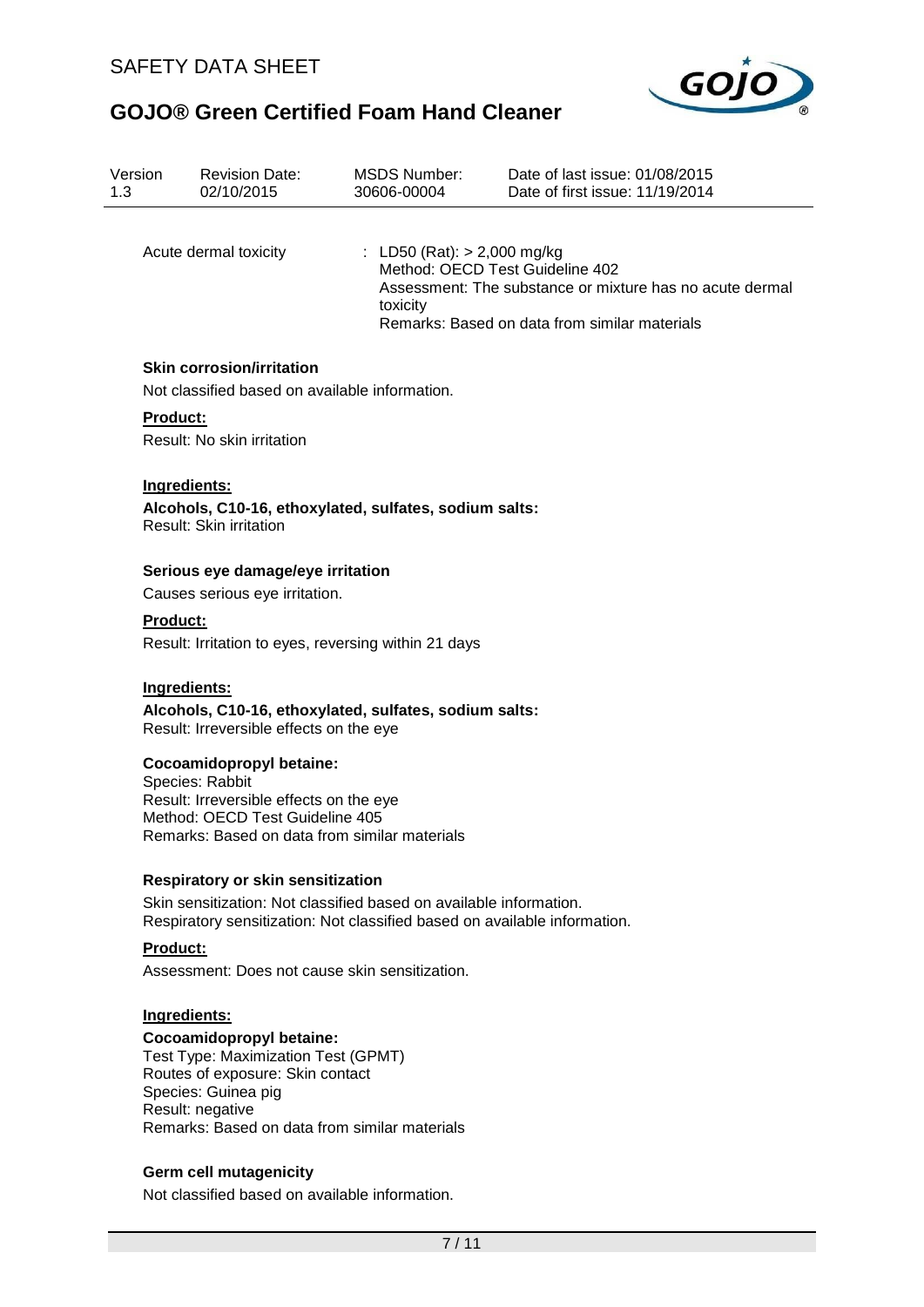

| Version<br>1.3                                                |                                                                   | <b>Revision Date:</b><br>02/10/2015                                          | <b>MSDS Number:</b><br>30606-00004                                                                                                                                                                         | Date of last issue: 01/08/2015<br>Date of first issue: 11/19/2014 |  |  |
|---------------------------------------------------------------|-------------------------------------------------------------------|------------------------------------------------------------------------------|------------------------------------------------------------------------------------------------------------------------------------------------------------------------------------------------------------|-------------------------------------------------------------------|--|--|
|                                                               | Ingredients:<br>Cocoamidopropyl betaine:<br>Genotoxicity in vitro |                                                                              | Test Type: Bacterial reverse mutation assay (AMES)<br>÷.<br>Method: OECD Test Guideline 471<br>Result: negative<br>Remarks: Based on data from similar materials                                           |                                                                   |  |  |
|                                                               | Genotoxicity in vivo                                              |                                                                              | : Test Type: Mammalian erythrocyte micronucleus test (in vivo<br>cytogenetic assay)<br>Species: Mouse<br>Application Route: Ingestion<br>Result: negative<br>Remarks: Based on data from similar materials |                                                                   |  |  |
|                                                               |                                                                   | Carcinogenicity                                                              |                                                                                                                                                                                                            |                                                                   |  |  |
| Not classified based on available information.<br><b>IARC</b> |                                                                   | human carcinogen by IARC.                                                    | No ingredient of this product present at levels greater than or<br>equal to 0.1% is identified as probable, possible or confirmed                                                                          |                                                                   |  |  |
|                                                               | <b>OSHA</b>                                                       |                                                                              | No ingredient of this product present at levels greater than or<br>equal to 0.1% is identified as a carcinogen or potential carcino-<br>gen by OSHA.                                                       |                                                                   |  |  |
|                                                               | <b>NTP</b>                                                        |                                                                              | No ingredient of this product present at levels greater than or<br>equal to 0.1% is identified as a known or anticipated carcinogen<br>by NTP.                                                             |                                                                   |  |  |
|                                                               |                                                                   | <b>Reproductive toxicity</b>                                                 |                                                                                                                                                                                                            |                                                                   |  |  |
|                                                               |                                                                   | Not classified based on available information.                               |                                                                                                                                                                                                            |                                                                   |  |  |
|                                                               | Ingredients:                                                      |                                                                              |                                                                                                                                                                                                            |                                                                   |  |  |
|                                                               | Cocoamidopropyl betaine:<br>Effects on fetal development          |                                                                              | Test Type: Embryo-fetal development<br>Species: Rat<br>Application Route: Ingestion<br>Method: OECD Test Guideline 414<br>Result: negative<br>Remarks: Based on data from similar materials                |                                                                   |  |  |
|                                                               |                                                                   | <b>STOT-single exposure</b>                                                  |                                                                                                                                                                                                            |                                                                   |  |  |
|                                                               |                                                                   | Not classified based on available information.                               |                                                                                                                                                                                                            |                                                                   |  |  |
|                                                               |                                                                   | <b>STOT-repeated exposure</b>                                                |                                                                                                                                                                                                            |                                                                   |  |  |
|                                                               |                                                                   | Not classified based on available information.                               |                                                                                                                                                                                                            |                                                                   |  |  |
|                                                               |                                                                   | <b>Repeated dose toxicity</b>                                                |                                                                                                                                                                                                            |                                                                   |  |  |
|                                                               | Ingredients:<br>Species: Rat                                      | Cocoamidopropyl betaine:<br>NOAEL: 250 mg/kg<br>Application Route: Ingestion |                                                                                                                                                                                                            |                                                                   |  |  |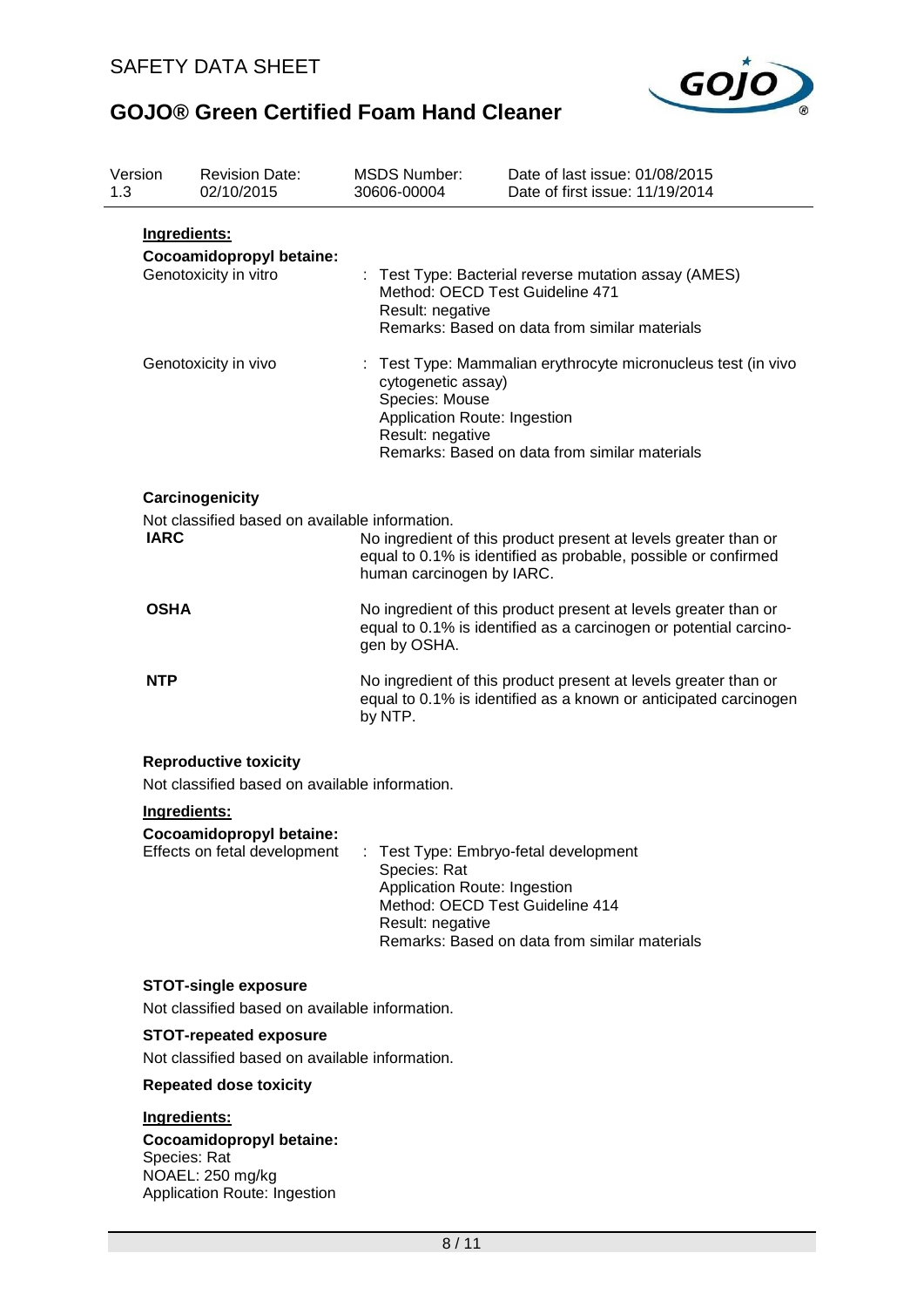

| Version<br>1.3 | <b>Revision Date:</b><br>02/10/2015                                                                     | <b>MSDS Number:</b><br>30606-00004                                                | Date of last issue: 01/08/2015<br>Date of first issue: 11/19/2014                |  |  |  |
|----------------|---------------------------------------------------------------------------------------------------------|-----------------------------------------------------------------------------------|----------------------------------------------------------------------------------|--|--|--|
|                | Exposure time: 90 d<br>Method: OECD Test Guideline 408<br>Remarks: Based on data from similar materials |                                                                                   |                                                                                  |  |  |  |
|                | <b>Aspiration toxicity</b><br>Not classified based on available information.                            |                                                                                   |                                                                                  |  |  |  |
|                | <b>SECTION 12. ECOLOGICAL INFORMATION</b>                                                               |                                                                                   |                                                                                  |  |  |  |
|                | <b>Ecotoxicity</b>                                                                                      |                                                                                   |                                                                                  |  |  |  |
|                | Ingredients:<br>Cocoamidopropyl betaine:<br>Toxicity to fish                                            | : LC50: $> 1 - 10$ mg/l<br>Exposure time: 96 h<br>Method: ISO 7346/2              | Remarks: Based on data from similar materials                                    |  |  |  |
|                | Toxicity to bacteria                                                                                    | : EC50: $> 100$ mg/l                                                              | Method: OECD Test Guideline 209<br>Remarks: Based on data from similar materials |  |  |  |
|                | <b>Persistence and degradability</b>                                                                    |                                                                                   |                                                                                  |  |  |  |
|                | Ingredients:<br>Alcohols, C10-16, ethoxylated, sulfates, sodium salts:<br>Biodegradability              | : Result: Readily biodegradable.                                                  |                                                                                  |  |  |  |
|                | Cocoamidopropyl betaine:<br>Biodegradability                                                            | Result: Readily biodegradable.<br>Biodegradation: $> 60 %$<br>Exposure time: 28 d | Method: OECD Test Guideline 301<br>Remarks: Based on data from similar materials |  |  |  |
|                | <b>Bioaccumulative potential</b><br>No data available                                                   |                                                                                   |                                                                                  |  |  |  |
|                | <b>Mobility in soil</b><br>No data available                                                            |                                                                                   |                                                                                  |  |  |  |
|                | <b>Other adverse effects</b><br>No data available                                                       |                                                                                   |                                                                                  |  |  |  |
|                | <b>SECTION 13. DISPOSAL CONSIDERATIONS</b><br><b>Disposal methods</b>                                   |                                                                                   |                                                                                  |  |  |  |

| Contaminated packaging | : Dispose of as unused product.                       |
|------------------------|-------------------------------------------------------|
|                        | Empty containers should be taken to an approved waste |

Waste from residues : Dispose of in accordance with local regulations.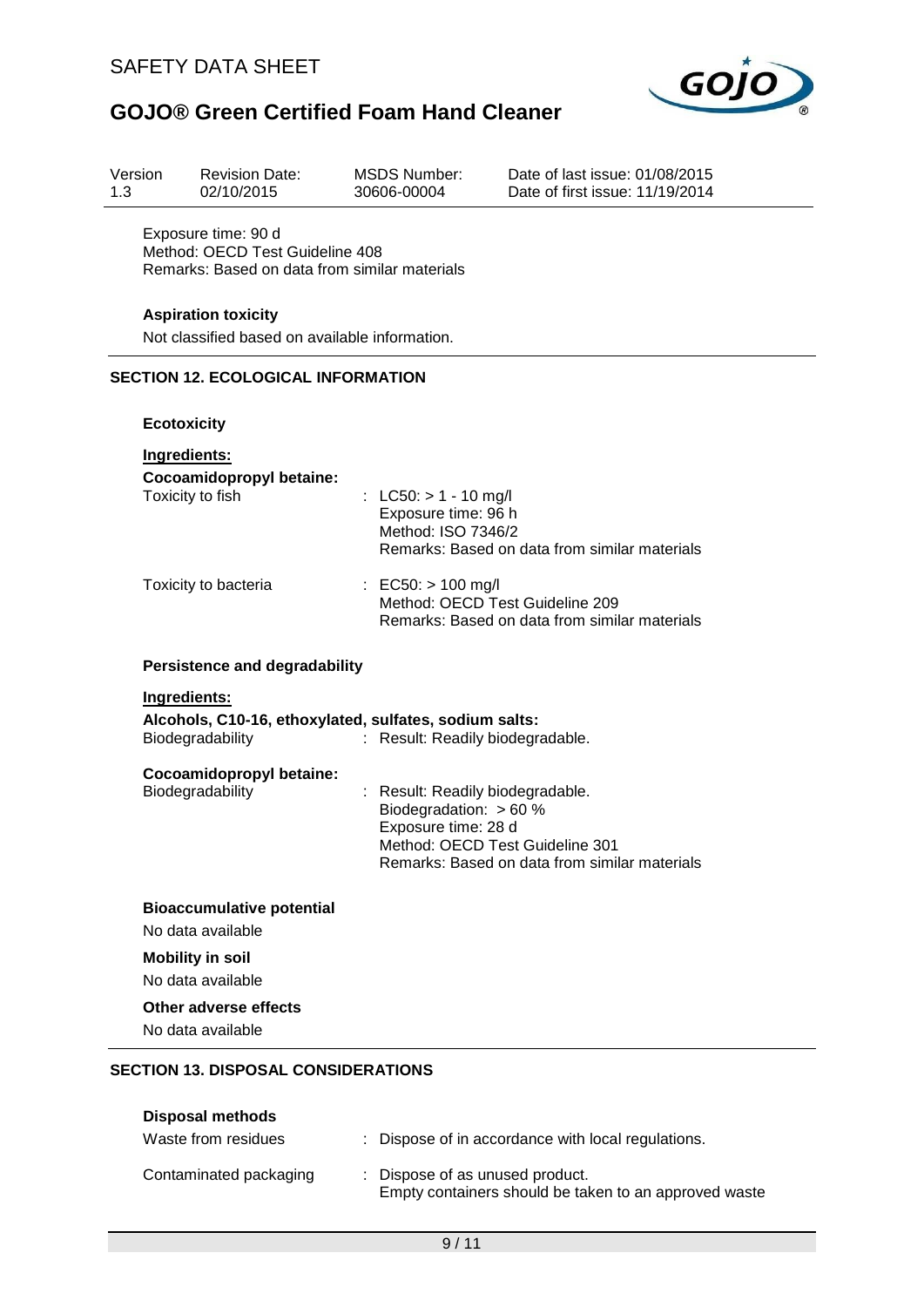

| Version<br>1.3 | <b>Revision Date:</b><br>02/10/2015                   | MSDS Number:<br>30606-00004 | Date of last issue: 01/08/2015<br>Date of first issue: 11/19/2014        |
|----------------|-------------------------------------------------------|-----------------------------|--------------------------------------------------------------------------|
|                |                                                       |                             | handling site for recycling or disposal.                                 |
|                | <b>SECTION 14. TRANSPORT INFORMATION</b>              |                             |                                                                          |
|                | <b>International Regulation</b>                       |                             |                                                                          |
| <b>UNRTDG</b>  | Not regulated as a dangerous good                     |                             |                                                                          |
|                | <b>IATA-DGR</b><br>Not regulated as a dangerous good  |                             |                                                                          |
|                | <b>IMDG-Code</b><br>Not regulated as a dangerous good |                             |                                                                          |
|                | Not applicable for product as supplied.               |                             | Transport in bulk according to Annex II of MARPOL 73/78 and the IBC Code |
|                | <b>Domestic regulation</b>                            |                             |                                                                          |

**49 CFR**

Not regulated as a dangerous good

### **SECTION 15. REGULATORY INFORMATION**

#### **EPCRA - Emergency Planning and Community Right-to-Know**

#### **CERCLA Reportable Quantity**

This material does not contain any components with a CERCLA RQ.

### **SARA 304 Extremely Hazardous Substances Reportable Quantity**

This material does not contain any components with a section 304 EHS RQ.

| SARA 311/312 Hazards            | : Acute Health Hazard                                                                                                                                                                     |            |              |
|---------------------------------|-------------------------------------------------------------------------------------------------------------------------------------------------------------------------------------------|------------|--------------|
| <b>SARA 302</b>                 | : No chemicals in this material are subject to the reporting<br>requirements of SARA Title III, Section 302.                                                                              |            |              |
| <b>SARA 313</b>                 | : This material does not contain any chemical components with<br>known CAS numbers that exceed the threshold (De Minimis)<br>reporting levels established by SARA Title III, Section 313. |            |              |
| <b>US State Regulations</b>     |                                                                                                                                                                                           |            |              |
| Pennsylvania Right To Know      |                                                                                                                                                                                           |            |              |
| Water                           |                                                                                                                                                                                           | 7732-18-5  | $90 - 100 %$ |
| <b>New Jersey Right To Know</b> |                                                                                                                                                                                           |            |              |
| Water                           |                                                                                                                                                                                           | 7732-18-5  | $90 - 100 %$ |
| sodium salts                    | Alcohols, C10-16, ethoxylated, sulfates,                                                                                                                                                  | 68585-34-2 | $1 - 5 \%$   |

**California Prop 65** This product does not contain any chemicals known to the